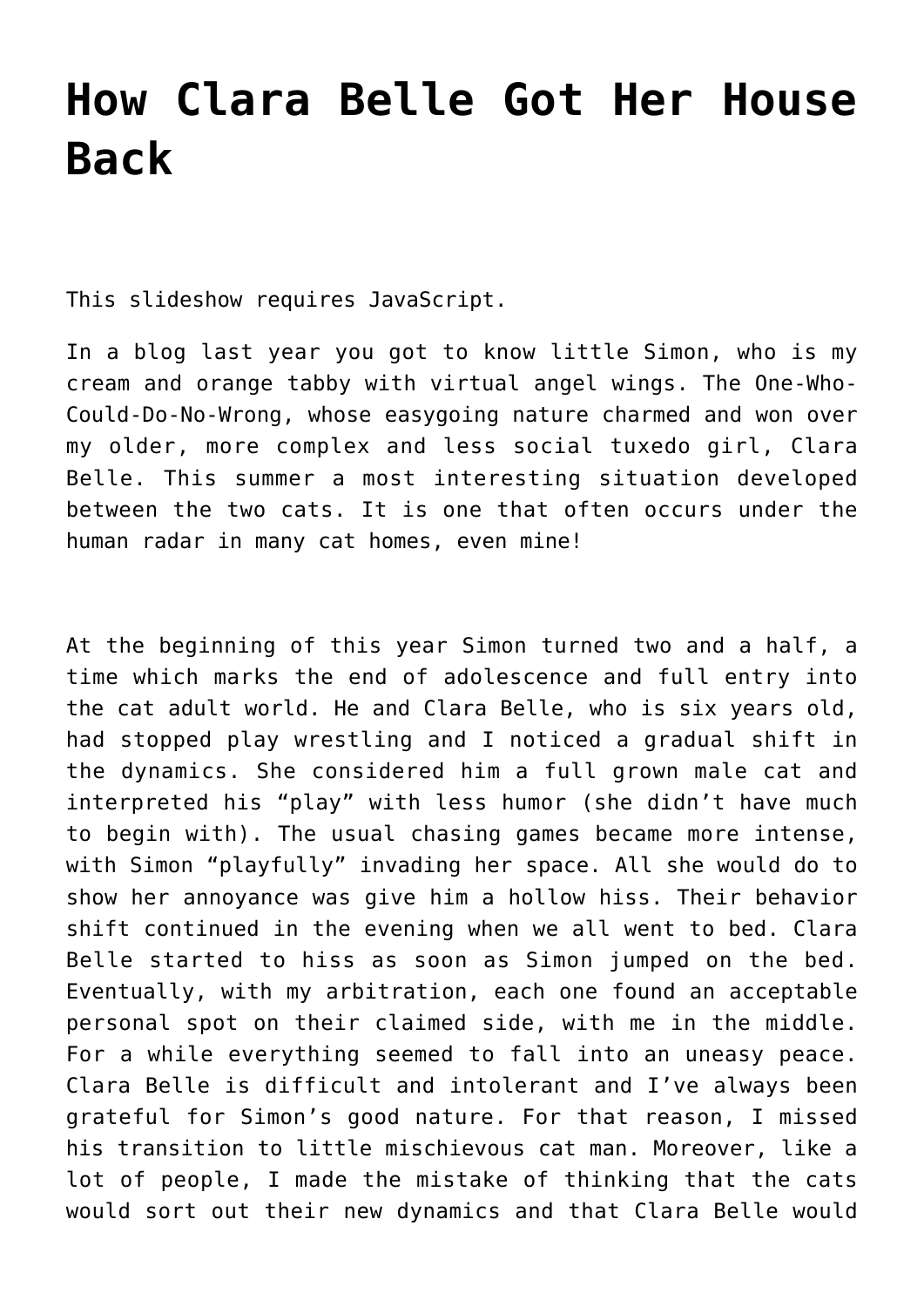be able to stand up for herself. In most cases they can't and things go from bad to worse. Usually, I am the first to point that out to my kitty clients.

My awakening started at some point a few months ago, when I noticed Clara Belle spending a lot of time in the kitchen. She seemed to like it there and alternated from a cushy bench by the table nook to a cardboard box lined with paper on the floor below the kitchen table. In the evening, she stayed there while Simon walked to my bedroom and jumped on my bed. He gave me the most soulful, "Isn't this the BEST" gaze as he settled by my side for the night. Clara Belle no longer came to bed, not even to wake me up in the morning. She seldom ventured beyond her kitchen space, even declining to visit her usual special spots at different windows. That is little wonder, because as soon as she ventured to one of them, Simon would come up to her and his close proximity would cause her to jump off in a huff of hissing indignation. I did see Simon moving in on Clara Belle but nothing I did, including shooing Simon away, made her want to stay and insist upon claiming her place. More and more she retreated to her safe spots in the kitchen. Simon, most casually and nonchalantly, had taken to laying on a rug by the entryway to the kitchen  $\sim$  a strategic position indeed. If Simon wasn't posted there, she would occasionally leave the kitchen to go to the cat scratcher by the front door. He invariably kept track of her movements and would come to stalk her as she returned to the kitchen from the cat scratcher. Also, he would frequently sit on the kitchen table and stare down at her, whether she was on the bench or in the cat bed below. Staring down from a higher place is another way to intimidate and she was very bothered by it. I'd observe him or hear the hissing and would immediately put a stop to whatever he was doing, but that didn't faze him. He was focused on keeping Clara Belle in her place and was having a great time doing it.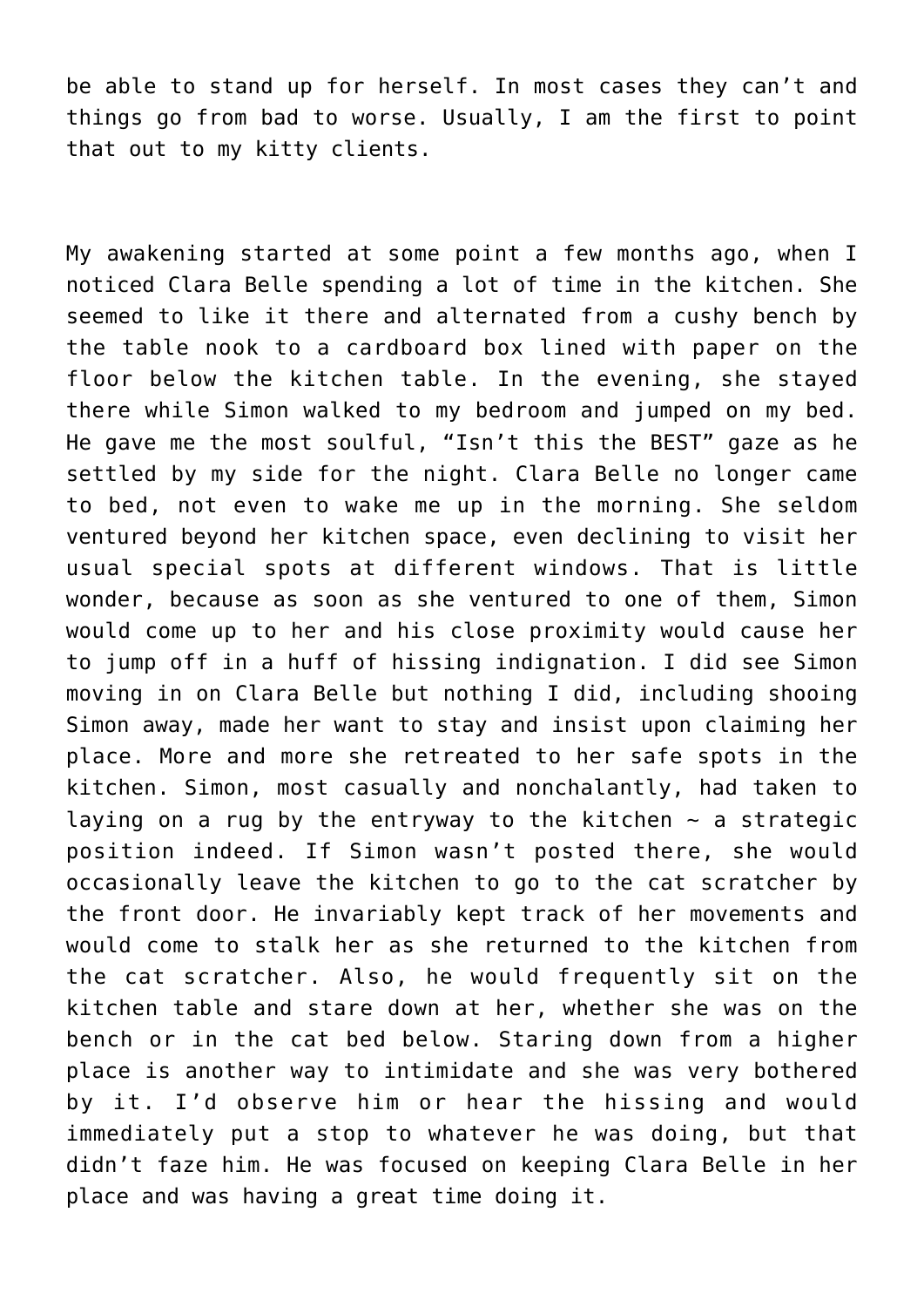Empowered by his free rein, Simon came and went as he pleased, and loved on me a lot, while she stayed in those same spots in the kitchen. I still didn't completely "get it" until it occurred to me that Clara Belle wasn't just being difficult and intolerant of Simon. She really appeared boxed in. Then the light bulb went off in my head and I adjusted my perception about what that little monkey Simon had achieved. I asked myself how could I, of all people, have missed this? I

was so sorry and appalled. As I went back and reviewed Simon's behavior, it became clear that he had figured out how easy it was to push Clara Belle around. He had been behaving this way for about eight weeks and it had given him plenty of time to hone his game.

When he was younger, he had chased her in play and she responded positively. (They do get along. This isn't an incompatibility issue.) As he got older, and at some point during the back and forth chase/running, the intensity of his pursuit increased. She got annoyed, flustered and didn't know how to keep him from going too far in his game. Her response to him was a hollow sounding, ineffective hissing. On many occasions it happened around four in the morning and I wasn't inclined to get up and halt Simon's behavior. Therefore, Simon carried on. He was effortlessly displacing her from a distance of several feet when she yielded the window spot as soon as he showed up. That is how and when, as an adult male, Simon learned he could have an upper hand and grow his power over her. Displacement is significant body language in the animal world. An animal who yields his place to another is sending a clear message of submission. I remember being so amused when a friend's big and powerful Bernese Mountain dog sat down and leaned on me as I was down on my knee to take a photo. He continued to gently increase his pressure until I lost my balance and I fell away from him. He then sat in the place I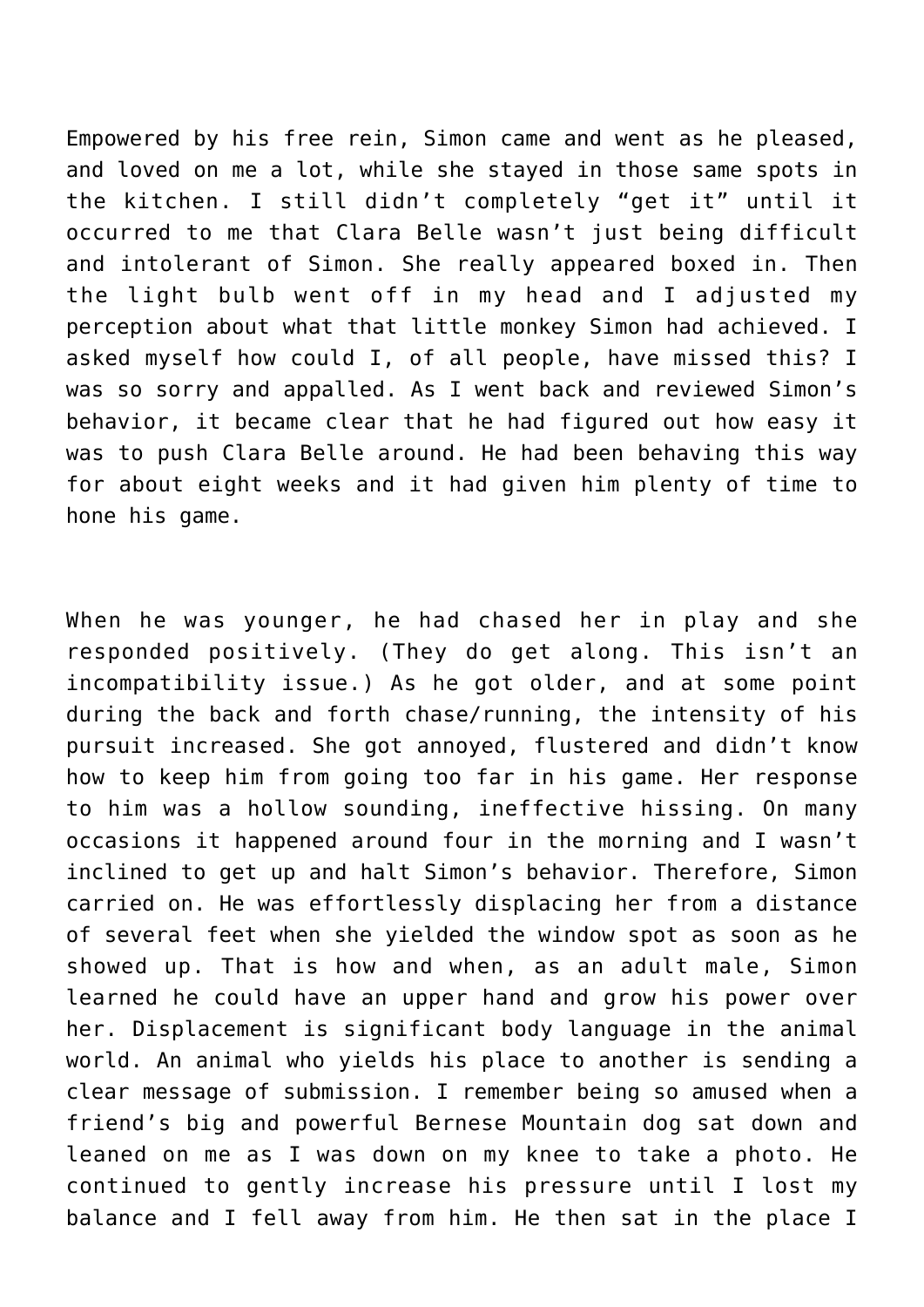had just vacated, and if I tried to push him back, he didn't budge. This happened over and over in all sorts of situations and with different people. He'd lean on you and make you move. A displacement of a few of inches was enough to make his point. At the time we all thought his behavior was just ever so cute. Little did we know the joke was on us! He gently, but purposefully, displaced us and, from his perspective, became "the boss of us". In the same way, Simon never ceased to look like my little sweet angel boy cat until I interpreted his new behavior correctly.

I had initially worked so hard at getting Clara Belle socialized. She had made tremendous progress in learning how to be comfortable and how to behave in a home. I was determined not to let her regress.

Simon had gradually lost more and more respect for Clara Belle's senior, number one, first arrived position in our household. I would have to help her get that back and knew how to accomplish it.

The first step was to address him directly and tell him I expected him to respect her. Every time I observed him doing something disrespectful, such as chasing her, intimidating her with his stare, or moving into her space, I'd put an end to it by telling him firmly to stop. If I saw him contemplating doing something, I'd just divert his attention elsewhere. Clara Belle would look at me with relief that I was helping her out. Little by little, Clara Belle started to trust that I was being consistent in enforcing the new rules and her behavior had been vindicated. She began venturing out of the kitchen for quick visits into the living room, but would soon dart back to the kitchen. I would firmly repeat the rules, but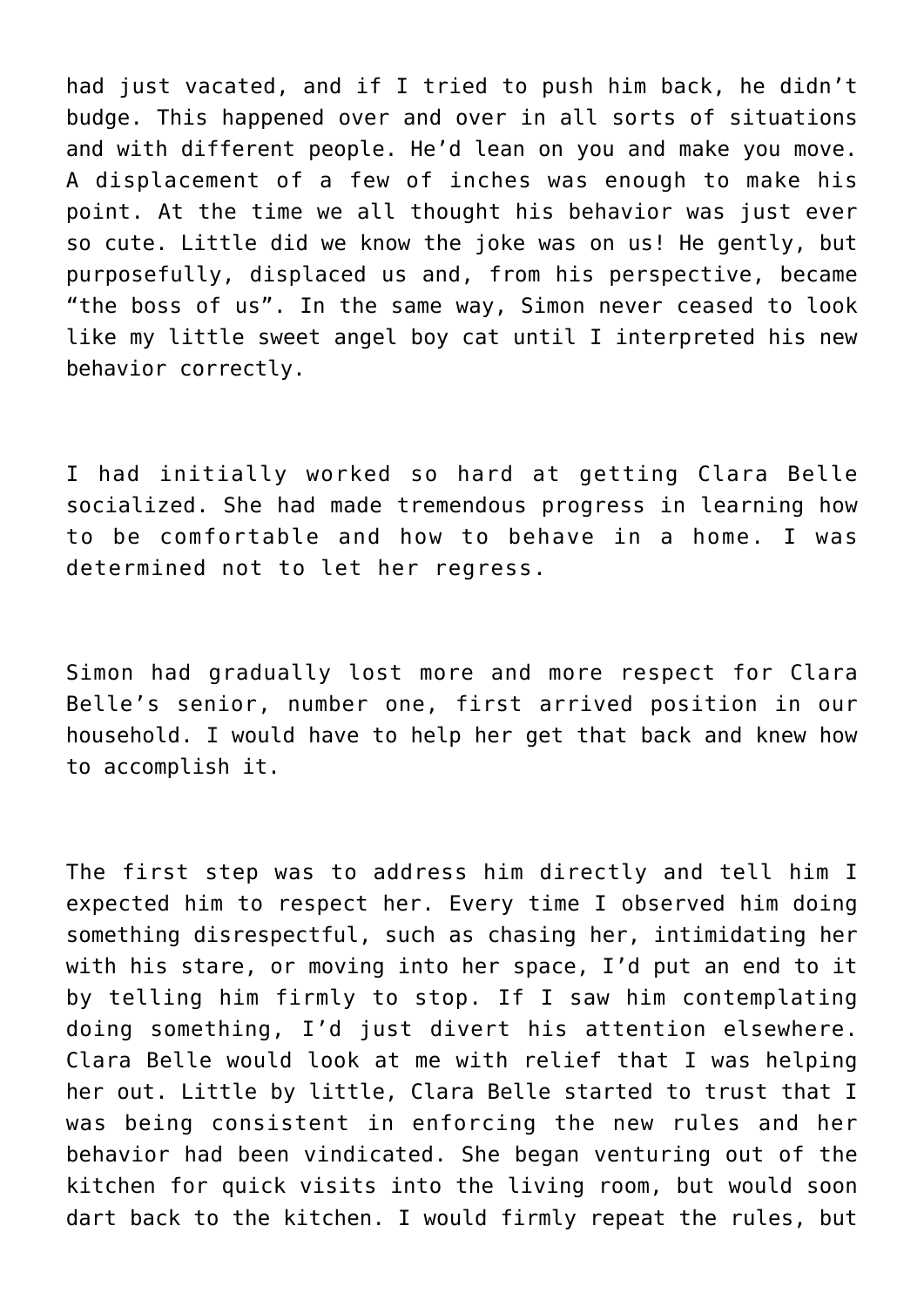Simon would give me a defiant look and continue his behavior. Clearly, from his point of view, I was an unwelcome intruder into his cat affairs and, in true cat spirit, he didn't see any good feline reason why he should comply with my wishes. This went on for several days, until the opportunity to drive the point home with Simon presented itself one morning as I came out of my bedroom. Clara Belle had left her kitchen area and Simon was just starting to stalk and chase her. I came at him, waving a piece of clothing I happened to have in one hand. The message this time was physical as well as vocal. This intimidating physical move into his space startled him and he ran away. I pursued him a bit more and he ran under a bed. I was really sorry I had to do this, but it was the turning point. He tried stalking her another few times and each time had to deal with me waving a dishtowel or whatever I could wave in his direction. The day I pursued Simon under the guest bed, Clara Belle ventured all the way to my bedroom in the evening. She took her place on the bed and gave me repeated cat hugs during the first night. Both of us had missed the other. Simon acted subdued and a bit sad. I made sure he knew I loved him and treasured him, but he was to respect Clara Belle. I remained very consistent in my mindset. There is no room in this situation for being absent minded or too busy, because the domineering cat will take advantage of any opportunity to go back to their intimidating behaviors. Once or twice I carried Clara Belle and put her on the bed when I went to bed. During the day, I would find Simon in the cat bed in the kitchen when clearly Clara Belle wanted to use it. I would gently but firmly pick him up and displace him to the living room so Clara Belle could take over the cat bed. The first time I displaced him like that he looked crestfallen, but it sealed Clara Belle's #1 position over his. Clara Belle started to freely move around the house and jump up on her favorite places. She even shooed him off the bed once or twice. Impressive!